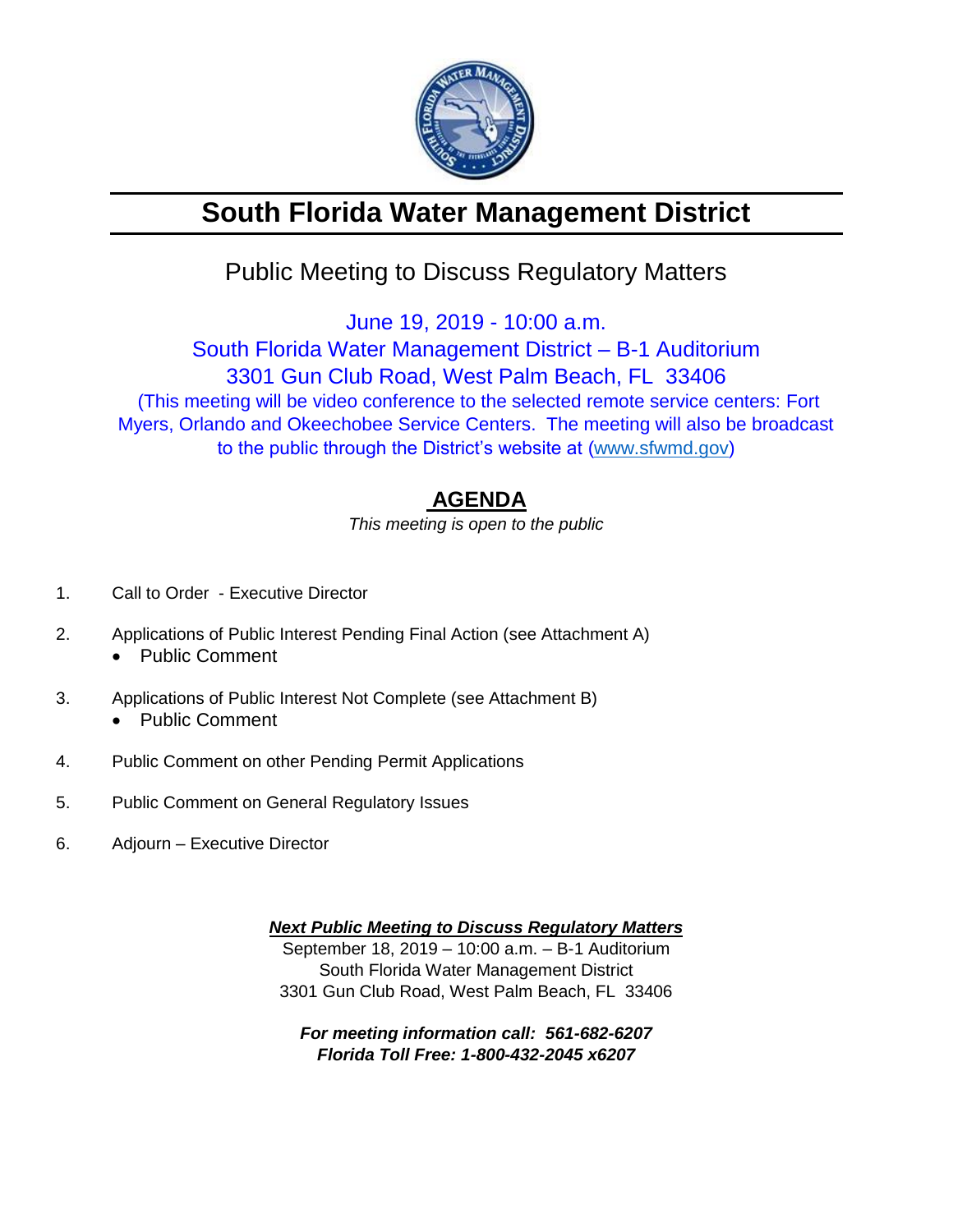#### **Applications of Public Interest PENDING FINAL ACTION Public Meeting to Discuss Regulatory Matters** BAP\_AGENDA\_HPC\_APPS **South Florida Water Management District** BAP\_AGENDA\_HPC\_APPS Report run on: June 10, 2019

#### **ATTACHMENT A**

**Project Name App No / Permit No County Default date Waiver Exp date Permittee date Permittee date Permittee date Permittee date date date date date date** 

No items at this time.